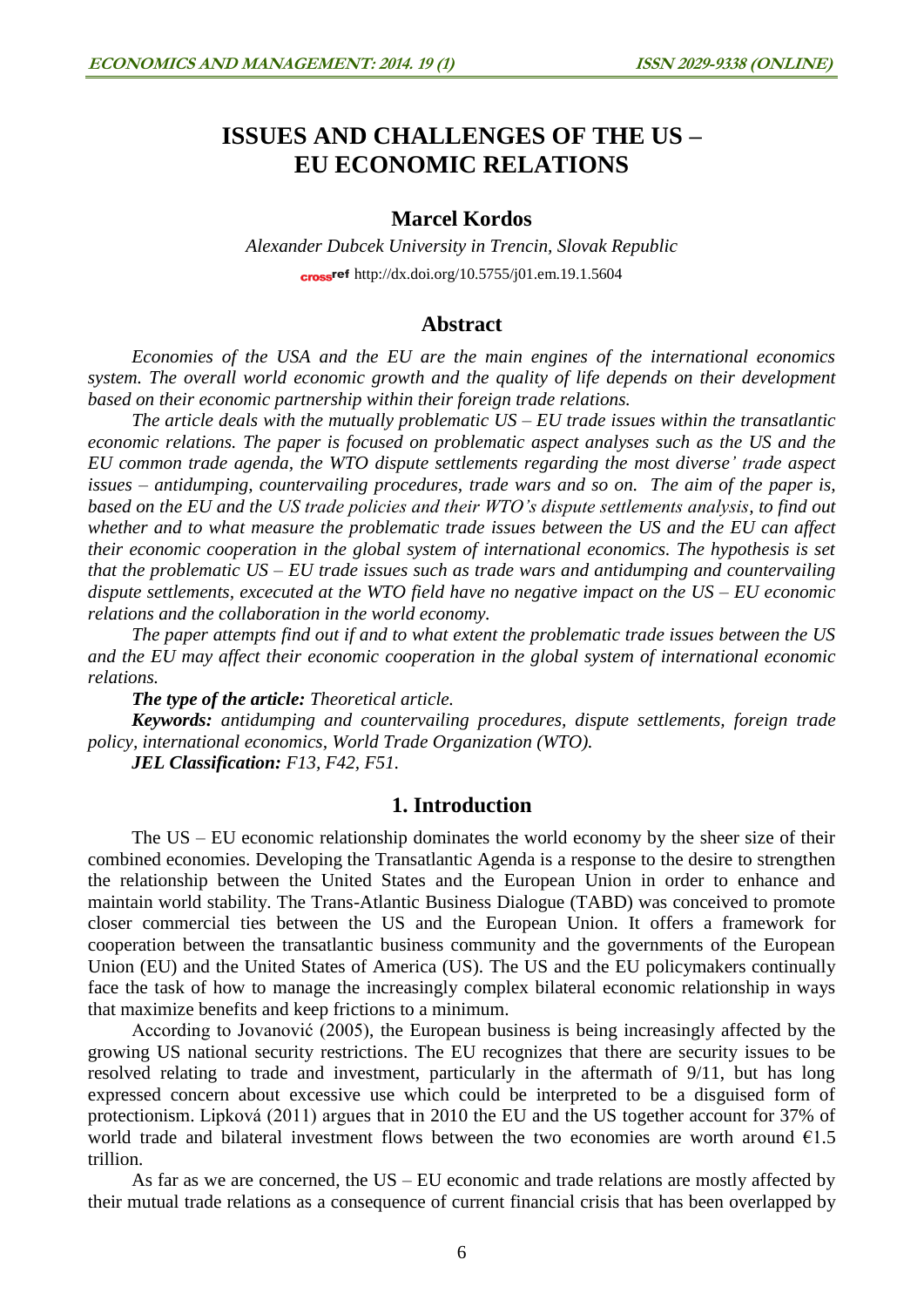the global economic recession and at last resulted in the debt crisis not only in the European Union economy but also in the US. Thus, the development of the US and the EU economic relations, as the object of our analysis, has a fundamental impact on the global international economics system in terms of it social and economic development and the quality of life level in the USA and countries of the European Communities including the Slovak Republic.

The knowledge acquired from the paper will be offered to the Ministry of Foreign Affairs of the Slovak Republic where it will be utilized as important guidelines in the area of economic diplomacy. This paper is intended as an outline for the Slovak trade representatives dealing with the international trade policy in territories such as the EU and the USA. On the other hand, the paper output will help the Slovak governmental and private corporations with their export promotion strategy policy formulation, it is expected to lay down the strategy for entering the US and the EU markets successfully by means of using the transatlantic business opportunities.

#### **Characteristics and institutionalization of transatlantic economic relations**

The landmarks in the EU – US relations in recent years are the Transatlantic Declaration, the New Transatlantic Agenda and the Transatlantic Economic Partnership. The Transatlantic Declaration was adopted by the US and the EU in 1990. It laid down the principles for greater EU – US cooperation and consultation. Cooperation in the fields of economy (liberalization, OECD, competition policy, etc.), education, science and culture and transnational challenges was established. A machinery of biannual summits and ministerial meetings, ad hoc Troika/Presidency meetings with the Secretary of State and briefings on the European Political Cooperation (now CFSP) was set up in the Declaration.

#### *The framework of transatlantic cooperation*

The US – EU economic relations exist within a framework of economic, political and security factors. Some of these factors have promoted closer economic relationships, while others have created tensions that have, at times, threatened to undermine the relationship. The US – EU economic relationship dominates the world economy by the sheer size of their combined economies. The United States and the EU member countries are of roughly equivalent levels of economic development and are among the most advanced in the world. As a group they include the world's wealthiest and most educated populations. The United States and the members of the EU, with a few exceptions, are major producers of advanced technologies and services. As a result the US – EU trade tends to be intra-industry trade; that is trade in similar products, such as cars and computers, dominate two-way trade flows. Furthermore, the United States and the EU have advanced and integrated financial sectors which facilitate large volumes of capital flows across the Atlantic (Cihelková, 2009).

#### *A New Transatlantic Agenda*

In 1995 the New Transatlantic Agenda (NTA) and the  $US - EU$  Joint Action Plan was adopted. According to Neumann (2001) the future activities of the United States and the European Union in implementing the Transatlantic Agenda will be guided by the Joint US – EU Action Plan. This joint action plan, which sets activities that will be undertaken to accomplish the four major goals, will be coordinated by a group of senior level officials. The senior level group will make reports and assessments of progress and necessary adjustments will occur at "biannual EU-US summits".

Baldwin and Wyplosz (2009) argue that in order to accomplish the goals set out in the NTA, a Joint EU/US Action Plan, setting out over one hundred specific joint actions, is also approved. At each summit, leaders review the progress in achieving the goals of the NTA and set priorities for the future. The EU and the US can already point to major achievements under the NTA (Cooper, 2009):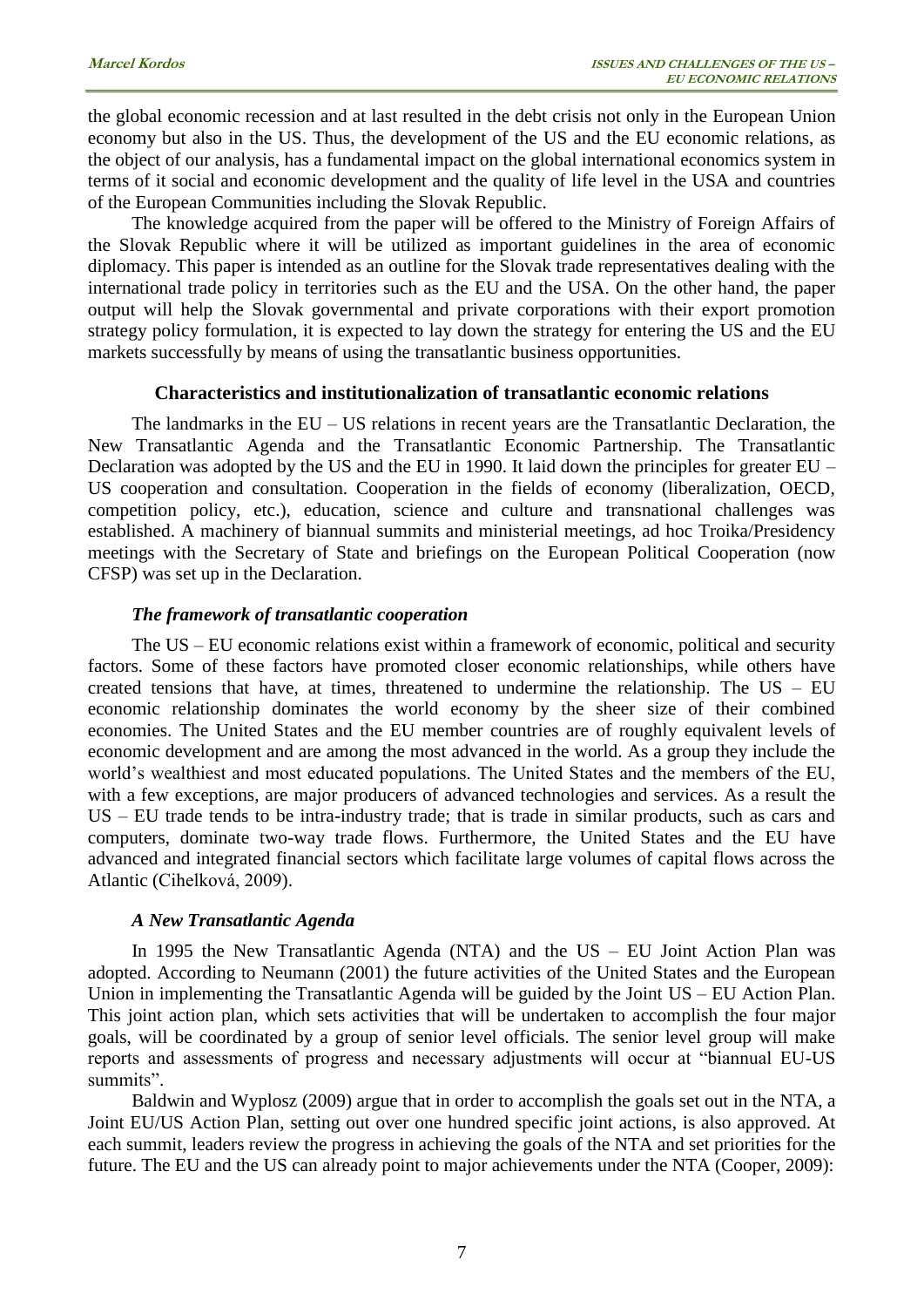- In the area of *foreign policy*, the joint efforts support the process of reconstruction and reconciliation in the former Yugoslav republics, promote dialogue and economic development in the Middle East, and work to end violence and encourage political stability in Central Africa. (Evenett, Lehman, Steil, 2000)
- Under *global challenges*, the agreement on Chemical Precursors represents a major success in efforts to curb the diversion of chemicals for use in the manufacture of illegal drugs, NTA have a well-established cooperation in combating drugs in the Caribbean, and started work on a joint information campaign aimed at preventing trafficking in women (Strunz, Vojtovič, 2012).
- On *economic and trade matters*, NTA successes include the conclusion of the Information Technology Agreement and the Basic Telecommunications Services Agreement in the World Trade Organization, and leadership in the effort to complete the WTO financial services negotiations by December 12, 2009.
- Progress is also being made in *building bridges* between these two communities, particularly through the People-to-People Conference convened in 2009 May, which, according to Ivanová (2013), among numerous other initiatives, has led to the TIES (Transatlantic Information Exchange System) project, plans for a Transatlantic Digital Library, and the launching of a Civil Society Dialogue.

#### *Transatlantic business dialog*

*Transatlantic Business Dialogue* (TABD) offers a framework for cooperation between the transatlantic business community and the governments of the European Union (EU) and United States of America (US). Neumann (2001) stressed that it is an informal process whereby European and American companies and business associations develop joint US – EU trade policy recommendations, working together with the European Commission and US Administration.

The major goal of the TABD is to boost transatlantic trade and investment through the removal of barriers caused by regulatory differences. Cihelková (2003) suggests that TABD promotes its policy statements and recommendations through formal meetings with the EU and US government and parliament people, giving the members direct access to high-level talks with the leading figures for efficient lobbying. TABD Membership is by invitation only, officially to secure a proper geographical representation and a mix of sector activities as well as small-mediumenterprises representation. The TABD's goal is to help establish a Barrier-Free Transatlantic Market which will serve as a catalyst for global trade liberalization and prosperity. Unified markets are needed to create a business environment which will stimulate innovation and economic growth, more investment and create new jobs (McGuire, Smith, 2008).

#### *Transatlantic Trade and Investment Partnership (TTIP)*

As a new issue the future creation of US – EU Free Trade Agreement, called the Trans-Atlantic *Trade and Investment Partnership (TTIP)* is essential to be mentioned. During the first round of the trade and investment talks, which took place in Washington D.C. in July 2013, negotiating groups set out respective approaches and ambitions in some twenty areas covered by the TTIP.

According to Baldwin, Wyplosz (2009) the Transatlantic Trade and Investment Partnership (TTIP) is a trade agreement that is presently being negotiated between the European Union and the United States. It aims at removing trade barriers in a wide range of economic sectors to make it easier to buy and sell goods and services between the EU and the US. On top of cutting tariffs across all sectors, the EU and the US want to tackle barriers behind the customs border – such as differences in technical regulations, standards and approval procedures. Todaro (2000) underlines that these often cost unnecessary time and money for companies who want to sell their products on both markets. For example, when a car is approved as safe in the EU, it has to undergo a new approval procedure in the US even though the safety standards are similar. The TTIP negotiations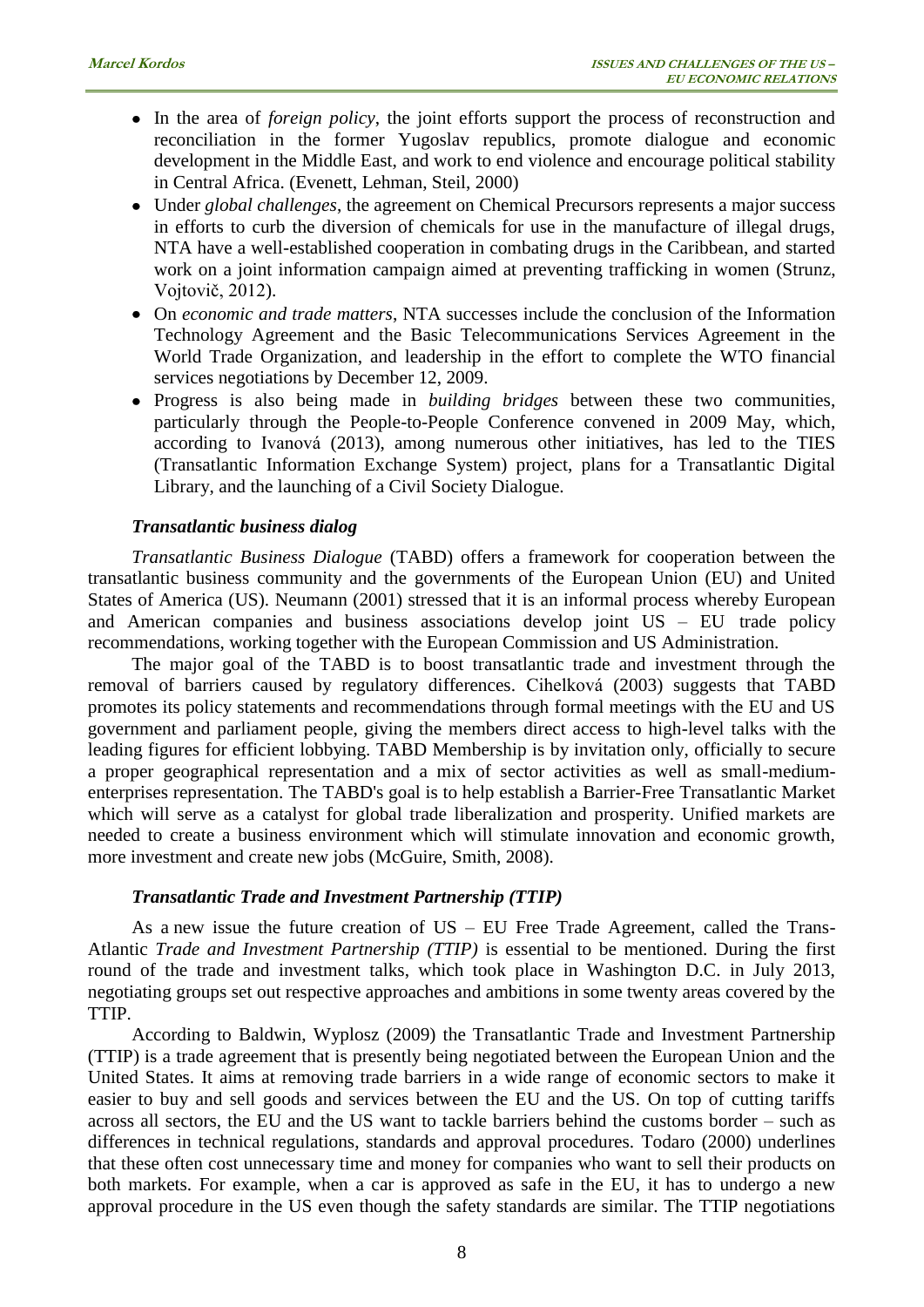will also look at opening both markets for services, investment, and public procurement. They could also shape global rules on trade.

# **2. Method**

The research task is focused on the analysis of the problematic aspects of the mutual trade relations development between the EU and the USA in terms of transatlantic economic area affected by the global economic recession. The research will be focused on exploring of the EU and the USA economies´ operating area in the international economics system as well as the bilateral trade analyses.

In general this chapter will handle the problematic aspects regarding the economic issues between EU and USA. The particular issues will consist of following aspects including: First of all, the task is, on the basis of the EU and US trade policies and their WTO's dispute settlements analysis, to find out weather and to what measure the problematic trade issues between the US and the EU can affect their economic cooperation in the global system of international economics.

To put in other words, this chapter will also handle the mutual problematic  $US - EU$  trade issues within the transatlantic economic relations. We will focus on problematic aspect analyses such as the US and EU common trade agenda, WTO dispute settlements regarding the most drivers trade aspect issues – antidumping, countervailing procedures, and trade wars and so on. We will try to figure out weather and to what measure the problematic trade issues between the US and EU can affect their economic cooperation in the global system of international economics development.

Ways of synthetic and analytic methods will be used in the paper. The methods of information analysis, comparative analysis, analysis of data and facts from scientific and professional publications, periodical and no periodical press as well as internet sides will be primarily used and examined. Subsequently the analysis will lead to synthesis and prognosis by means of abstraction method eliminating the less important factors in order to set general statements and opinions.

# **3. Results**

By evaluating the transatlantic economic relation we can claim that in spite of some complicated trade issues basically these relations have good and stable background to bring positive aspects and contributions for both US and EU economies in order to enhance their competitiveness in the international economics system in terms of turbulent ongoing global processes to face to and compete with other economic blocs and subjects. Cooperation and joint leadership between the two partners have historically been the key to all efforts to liberalize world trade on a multilateral basis, including the creation of the General Agreement on Tariffs and Trade (GATT) in 1948 and the World Trade Organization (WTO) in 1995 (Lipková, 2011). Dicken (2007) agrees that trade tensions, disputes, and rivalry coexist alongside and, in part, result from these cooperative and generally positive currents. Bilateral trade disputes have been an important part of the relationship during the Cold War as well as after. They are nothing new nor unexpected given the huge volume of commercial interactions.

Historically, with the possible exception of agriculture, the disputes have been managed without excessive political rancor, perhaps due to the balanced nature of the trade and investment relationship. Larry (2007) argues that the US and EU always have more in common than in dispute, and likes to point out that trade disputes usually affect a tiny fraction (often estimated at 1-2 percent) of the trade in goods and services. In the middle of the first millennium's decade, however, Washington and Brussels are still at loggerheads over a number of issues, ranging from bioengineered food products and aircraft to the treatment of agriculture in the Doha Round of multilateral trade negotiations. The conflicts have not been easy to resolve, and some of the efforts at dispute resolution have led to escalation and tit-for-tat retaliation. Instead of compromising in an effort to find solutions, policymakers on both sides sometimes appear more interested in getting even.

Congress has been in the middle of many of the trade disputes. By both crafting and passing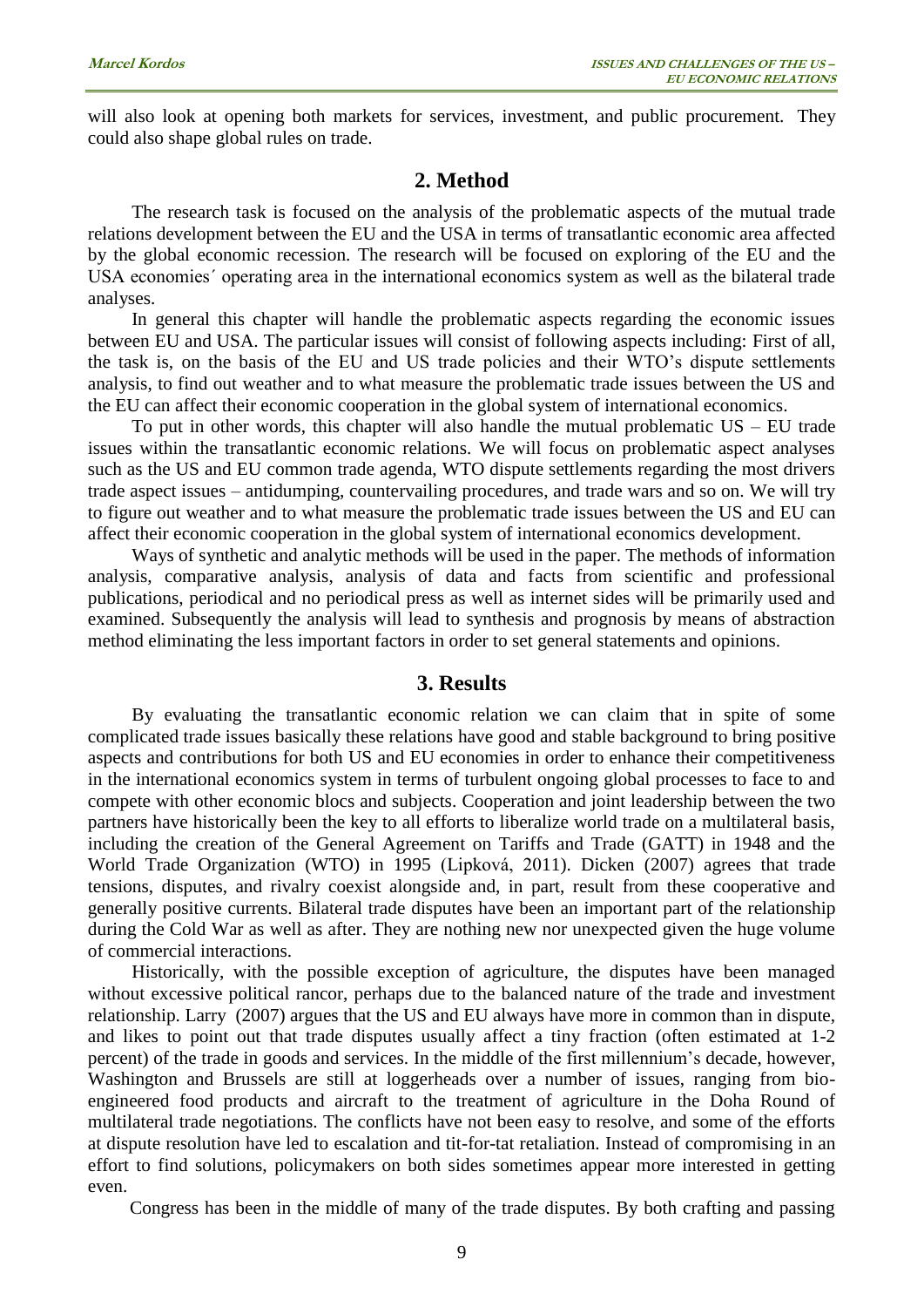legislation, Congress has supported the efforts of US agricultural and industrial interests to gain better access to EU markets. Congress has pressured the executive branch to take a harder line against the EU in resolving a number of disputes, but has also cooperated with the Administration in crafting compromise solutions. Combined with a growing value of trade now being disputed, the political and economic effects of trade discord between Brussels and Washington are important questions.

## *Antidumping and countervailing procedures*

A variety of legal procedures, sanctioned by the WTO, provides domestic producers temporary protection against both "fair" and "unfair" trade practices. These include safeguard or import relief procedures for fair trade and anti-dumping and countervailing procedures for unfair trade practices. While these procedures are sanctioned by the WTO, and often referred to as contingency protection, either side's implementation of these procedures is often controversial. A case in point has been the Continued Dumping and Subsidy Offset Act (CDSOA), or Byrd Amendment. Enacted by the US Congress in October 2000, this provision required that the proceeds from antidumping and countervailing duty cases be paid to the U.S. companies responsible for bringing the cases, instead of to the US Treasury. Cihelková (2003) argued that soon after enactment, the EU and eight other parties challenged the statute in the WTO on the grounds that the provision constituted a "non-permissible specific action against dumping or a subsidy" contrary to various WTO agreements. Basically, the plaintiffs argued that the action has been fitted US companies doubly: first, by the imposition of the antidumping or countervailing duties and, second, by receiving the duties at the expense of their competitors.

#### *Subsidies, dumping, tariffs, duties, quotas*

Export subsidy - financial non-tariff trade policy approach to providing budgetary outlays for national exporters, which makes it possible to sell to customers in many other countries at a lower price than the domestic market, thereby accelerating exports. The main difference between the import tariff and export subsidy as trade policies lies in the fact that the import tariff affects the importation of domestic goods price increases, while the export subsidy affects exports boom in domestic prices. The import tariff imposed by the large country improves its terms of trade by reducing its import price, and increasing the relative supply of domestic goods competing with imports, and thereby reducing import demand.

Export subsidy, led by large parties, made a reverse effect: it worsens the terms of trade by increasing its export price, but at the same time increasing the relative export and supply and reducing demand for domestic goods. The import tariff improves the terms of trade in the country the expense of other countries. Export subsidy worsens the terms of trade in other parties. The two trade policy instruments by the distorting effects on domestic prices and consumption structure in the country.

Dumping - financial non-tariff trade policy approach, including the product output to foreign markets, export prices, reducing the expense of lower than normal level of prices in those countries. According to Navickas (2011) dumping can be implemented as separate resources by seeking to conquer their products in foreign markets, so state subsidies to exporters. Commercial practice would be likely to take one of the following forms (Hamilton, Webster, 2009):

- Random dumping selling goods carried cameo in the foreign market at reduced prices.
- Non anticipate dumping temporary export prices of deliberate humiliation end displace competitors from the market and subsequently set a monopoly price.
- Constant dumping fixed export of goods at a low fair price.
- Reverse dumping the export price exaltation in comparison with the sales prices of the same goods on the domestic market.
- Reciprocal dumping –made between two countries trade by reducing the prices of one and the same price.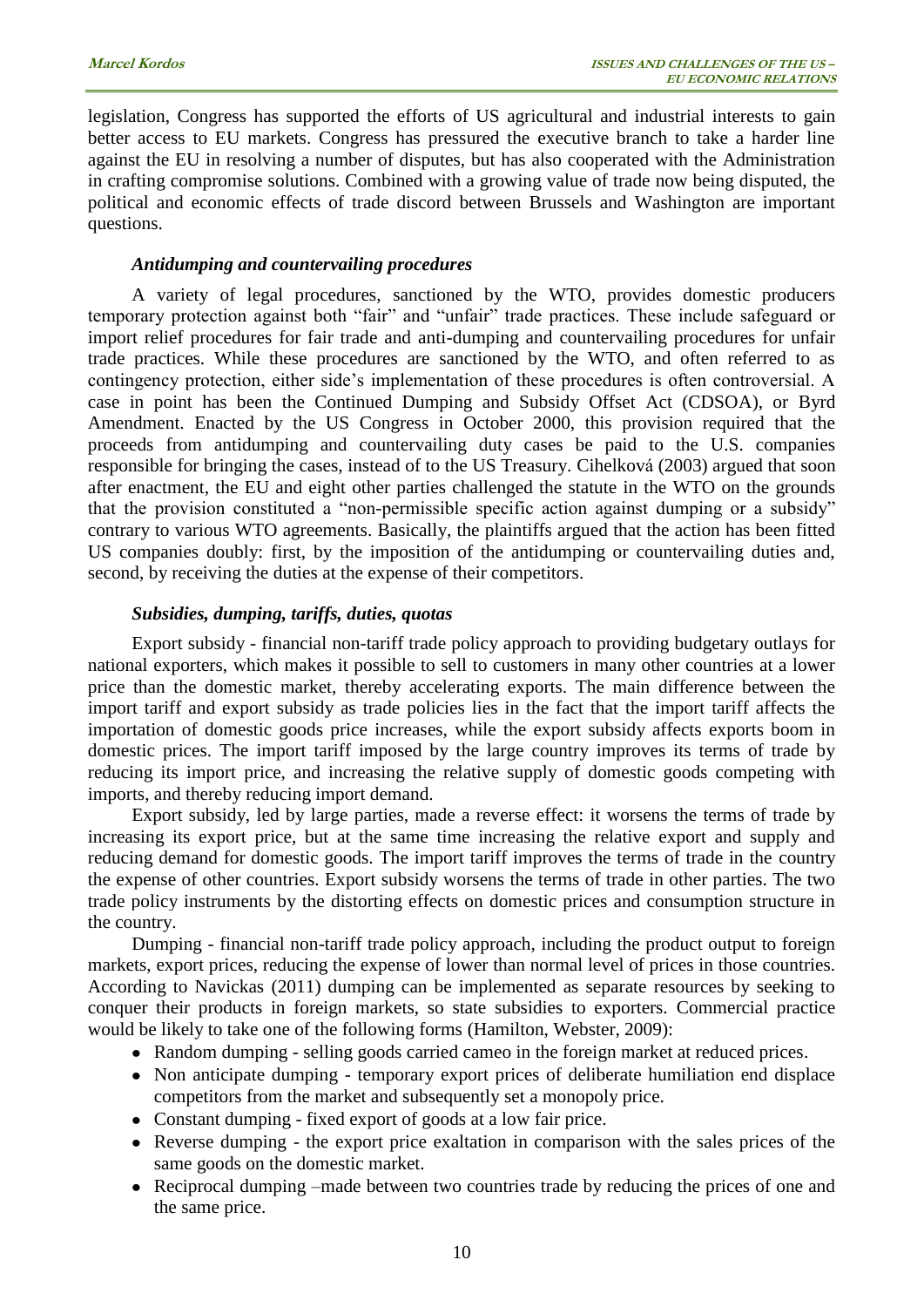Krajňáková, Vojtovič (2012) claim that dumped, usually the market situation at which the elasticity of demand, domestic prices are lower than those in foreign countries. This allows firms with a relative monopoly on the domestic market to sell their product at prices much higher than the foreign market, where demand far more elastic price and where competition is greater.

Opening markets can be beneficial, but it also requires adjustment. According to Jeníček, and Foltýn (2010) the WTO agreements allow countries to introduce changes gradually, through "progressive liberalization". Developing countries are usually given longer to fulfill their obligations. The WTO is sometimes described as a "free trade" institution, but that is not entirely accurate. The system does allow tariffs and, in limited circumstances, other forms of protection. More accurately, it is a system of rules dedicated to open, fair and undistorted competition.

The rules on non-discrimination - MFN and national treatment - are designed to secure fair conditions of trade. So too are those on dumping (exporting at below cost to gain market share) and subsidies. The issues are complex, and the rules try to establish what is fair or unfair, and how governments can respond, in particular by charging additional import duties calculated to compensate for damage caused by unfair trade.

While the EU has taken broad powers to control subsidies, the US does not have anti-trust legislation restraining and restricting subsidies. It is clear that in the EU such controls respond to a reality of persistent and widespread government subsidization. The truth is that in the US various forms of subsidy occur that in the EU would attract the attention of the Commission as representing forms of state aid. Typically, they are justified as supporting either "industrial policy" or "regional development" and they represent in aggregate substantial public expenditure. However, such subsidies do not qualify for consideration by the agencies with authority for implementing anti-trust law.

It is always tempting to believe that setting up a new specialized agency would lead to more rational decisions. But in this case (as in many others) the proposal does not tackle the underlying causes of the problems afflicting the Commission. As Havierniková (2006) estimates setting up a new body would work only if the new agency truly had greater independence than Directorate General IV (the Commission's body now responsible for competition policy) and had independent powers of enforcement. To establish such a body would require great boldness as well as unanimity on the part of Member-States.

According to the European Union delegation by the USA (2013) the *Transatlantic Declaration on EC-US Relations* reporting requirement reflects the overall weakness of the Commission and its dependence on Member-State governments for cooperation in enforcement. It is clearly inadequate as a procedure for direct and close enforcement. It may be noted that the main criticism leveled by observers of EC policy on state aid is that somehow subsidies are approved periodically and repeatedly to the same recipients, departing from the principle of "one-time" aid that should be a feature of all rescue schemes. This suggests that the Commission lack enforcement powers and that the involvement of Member-States undermines the "one-time" principle.

By contrast, the virtue of the American approach has been that Congress and the Executive Branch have been directly and closely involved in management of plans approved by Congress. Congress and the administration have not only been arbitrators between those seeking assistance and their creditors but have taken direct responsibility for negotiations with creditors and trade unions (Allen, Roy 2009).

#### *Trade war – Boeing versus Airbus*

According to the European Commission (2013) the United States has launched a major economic dispute with Europe, taking the biggest trade complaint ever to the World Trade Organization for litigation. The stakes are enormous, involving the world's No. 1 and No. 2 civilian aircraft makers – Airbus (owned by a European consortium) and Boeing, which is America's largest exporter. If the World Trade Organization finds that either of the European or US governments is improperly subsidizing the manufacturers, it could allow billions of dollars in retaliatory tariffs.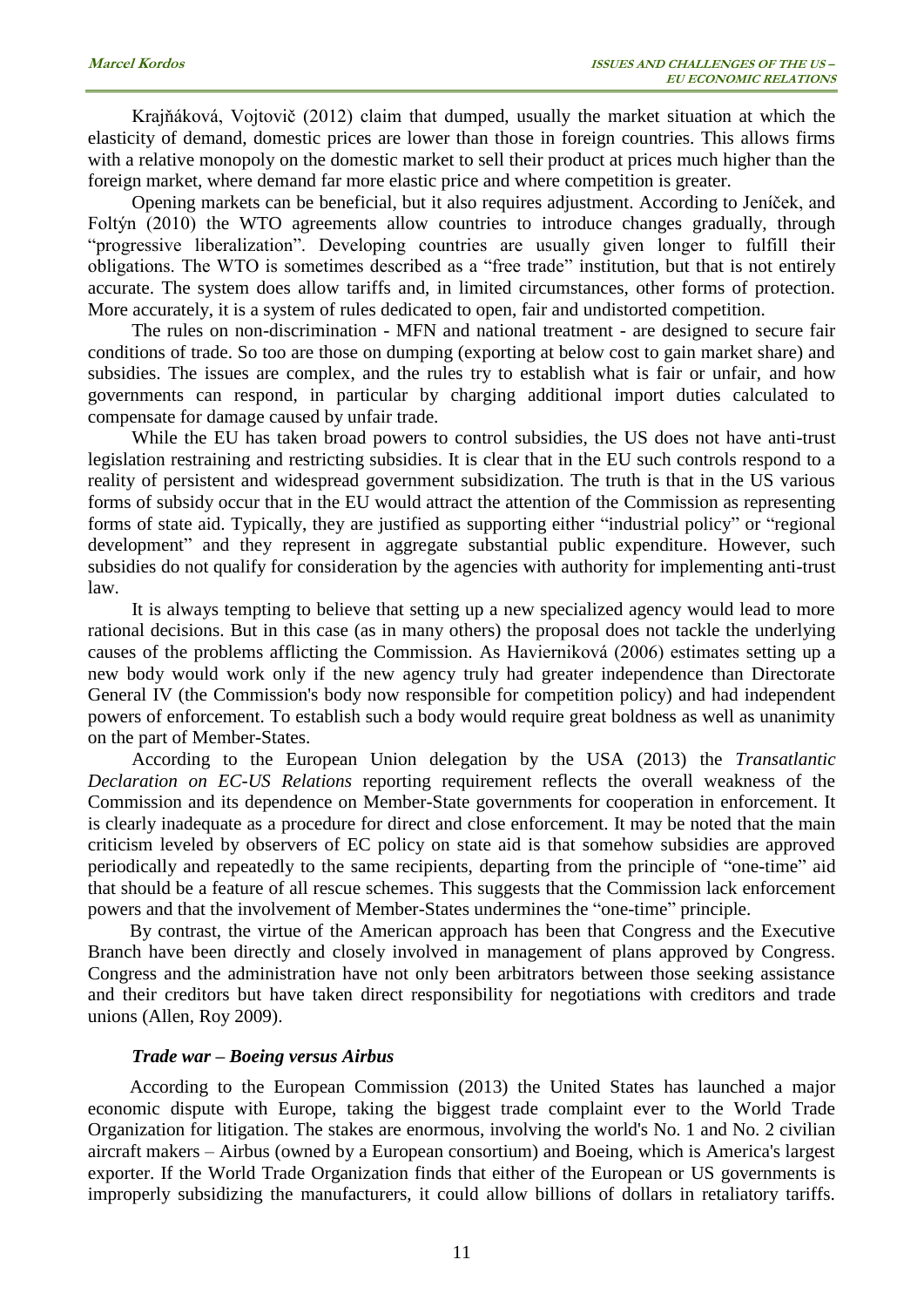That, in turn, could cause major turbulence throughout the aviation industry, including the already wobbly US airlines. On the surface, the dispute appears to be about boosting jobs and exports. But really, it's a magnification of the European-US culture clash over the role of government.

Although they're trying to wean themselves from the welfare-state model, Europe's citizens and businesses still reflect a mentality that expects government assistance. Americans, on the other hand, tend to view government help as an emergency measure - like the Chrysler bailout in 1980, or the airlines after 9/11. Airbus itself was born of the French and German governments in 1970. A 1992 agreement between the US and the European Union set restraints on subsidies to Airbus, but as part of the agreement, it still receives favorable public loans to launch new aircraft (Office of the US Trade Representative (online), 2012).

The US and Boeing now say Airbus is healthy enough to fly solo. It's profitable, and last year, it overtook Boeing, grabbing over 50 percent of the world market in aircraft sales. While Boeing produced one new aircraft in the past decade, Airbus rolled out five - a feat only possible, Boeing charges, because of the so-called "launch" aid. The US, in taking the case to the WTO, demands an end to subsidies, and is voiding the 1992 agreement. The Europeans counter that Boeing also drinks from the public spigot. Tax breaks and defense contracts indirectly benefit its commercial aviation business, they charge. They're right, but defense contracts (which Airbus's owners also enjoy) are hardly on par with direct financial loans, and the US has the stronger argument as global business moves away from direct subsidies. The WTO can bring needed transparency to what constitutes an unacceptable subsidy. While critics worry the trade arbiter is ill-equipped to handle such a large and complex case, it has the advantage of being able to depoliticize it - and perhaps force the two sides to an agreement to avoid high WTO-sanctioned tariffs (Office of the US Trade Representative (online), 2013).

## **4. Discussion**

European countries were amongst the founding members of the modern international system of trade rules. This system, which has grown over sixty years into the network of agreements and obligations overseen by the World Trade Organization, helps to ensure that trade is open, predictable and fair. The WTO provides a forum in which all of its members have an equal say in the making of trade rules and in the negotiation of new WTO trade agreements. The WTO system has helped to shape and maintain a system of global trade rules that not only keeps the global economy open for trade, but reflects and respects the special needs and concerns of developing countries. As Hitiris, (2003) underlines, maintaining the WTO system, and ensuring that it continues to adapt to a fast-changing world, is a central priority for Europe's trade policy.

Another evidence, that the US – EU mutual trade relations is a very difficult issue to deal with, is the EU and US nations' different ways of law interpretation in areas such as intellectual property rights, patent and copyright legislation, state aid area and so on. Supposedly, it is the task of WTO to bear in mind this complicated aspect and to propose particular steps how to avoid being that as a negative and determining issue. One of the proper ways might be to work out a complex set of rules or a "guide" how to harmonize those two different juridical concepts.

Foreign trade and investment data depict a strong, interdependent, and significant US – EU bilateral economic relationship. It is a relationship that is likely to grow in importance as advancements in technology and other forces of globalization, plus the future enlargement of the EU, force more trade and investment barriers to fall. The expanded relationship is widely seen as bringing economic benefits to both sides in the form of wider choices of goods and services and greater investment opportunities. But increasing economic interdependence brings challenges as well as benefits. US – EU trade ties have been plagued by disputes that at times have reached the highest levels of policymaking. While these disputes have covered a range of sectors and issues, the most contentious and public have been related to trade in agricultural and agricultural-related products. The United States has taken the EU to task for its ban on hormone-enhanced beef imports and for its policy regarding banana imports.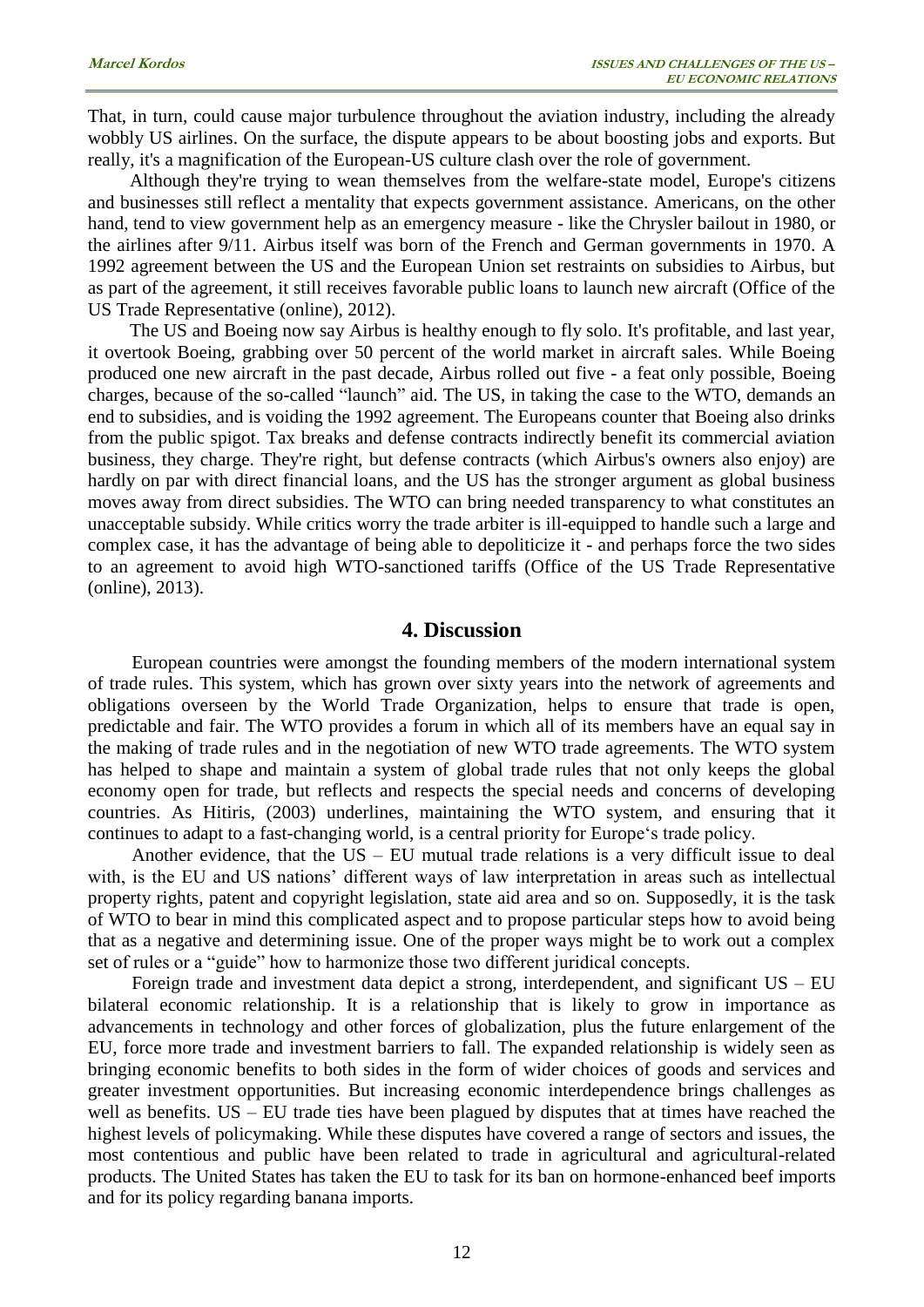Yet, the agriculture sector accounts for a very small portion of not only US – EU bilateral trade but also for the total world trade of the two entities. According to Trade and Development Agency (2013) in 2012, agriculture accounted for 4.5 % of total US exports to the EU and for 3.5% of total imports from the EU17. It is beyond the scope of this paper to analyze this contrast between US and EU trade policies and trade volume. But the contrast suggests that the attention received by these disputes at the official level, as well as from the press, reflects the domestic political salience of these issues to a much further extent than their overall commercial or economic significance. Greater economic integration also challenges long-held notions of "sovereignty," as national or regional policies have extraterritorial impact. For example, the US use of foreign policy trade sanctions against such "rogue states" as Cuba and Iran affected EU firms and investors and caused sharp US – EU friction. Similarly, accepted understandings of "competition," "markets," and other economic concepts are tested as national borders dissolve with closer integration of economies.

US and EU policymakers, therefore, continually face the task of how to manage the increasingly complex bilateral economic relationship in ways that maximize benefits and keep frictions to a minimum. For Members of Congress it means weighing the benefits and costs to constituents of greater economic integration and placing this calculation in the context of overall US national interests.

Cooperation and coordinated action, which should be enhanced by the Transatlantic Agenda, the United States and the European Union, are poised to have dramatic impact on global politics, economics and trade. A coordinated multilateral foreign policy between these two government entities has the greatest opportunity for success in the next few years. This is due in large part to the economic difficulties most of the Asian economies are experiencing. Even though several of the European Union countries are experiencing some economic difficulties while they struggle to meet the requirements for the unified currency the Euro, as a combined economy they are poised for tremendous growth. The European Union is beginning to rival, and in the next two decades is likely to surpass, the economic and trading power of the United States. The influence on the policy and actions of multilateral international organizations (i.e. U.N., WTO, WHO, etc.) that these two powers could exert through coordinated actions could very well result in redefined institutions. The positive implications of a successful and prosperous relationship between the United States and the European Union, as facilitated through the Transatlantic Agenda, hold great possibilities for creating a new global political and economic order that will transform the world in the early 21st century.

As a conclusion we can point out that making ironing out the differences in European and American laws and standards a top priority, calling for the creation of a transatlantic single market. Such barriers are not just damaging to EU companies, but have a substantial negative impact on the US economy and consumers as well. To get rid of these negative aspects the good way would be to create the free trade area covering the transatlantic economic environment. As it has been said there are still some obstacles in mutual US-EU trade relations being the problematic trade issues especially on the WTO area.

We have to keep in mind that those particular problematic trade issues usually having the political background are not the drawbacks that could ruin the US – EU long term good economic cooperation. Generally speaking the US – EU trade transatlantic agenda is in good conditions and their trade relations are affected by the negative aspects only by 4% of their mutual trade flows. To create and maintain well working transatlantic cooperation is an advantage for both economies to enhance their competitiveness and leading position in global system of international economics.

By evaluating the transatlantic economic relation we can claim that in spite of some complicated trade issues basically those relations have good and stable background to bring positive aspects and contributions for both US and EU economies in order to enhance their competitiveness in the international economics system in terms of turbulent ongoing global processes to face and compete with other economic blocs and subjects. The point is that those two economies are the main engines of the international economics system and the overall world economic growth and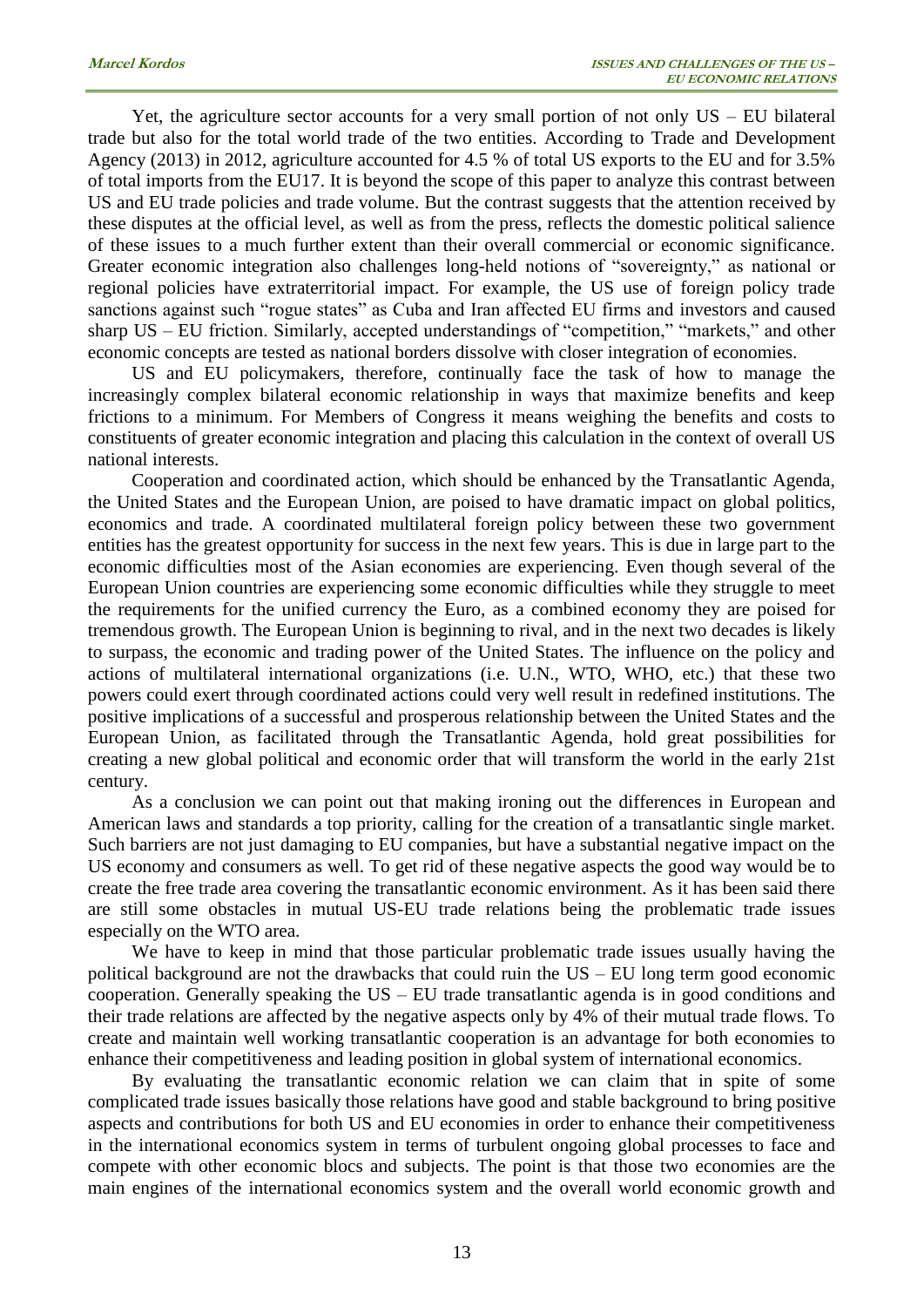quality of life depends on their development of which base is their economic partnership within their foreign trade relations.

Because the  $US - EU$  trade relationship is already the biggest in the world – every day they trade goods and services worth  $\epsilon$ 2 billion, every trade barrier being removed could result in significant economic gains. The US Departement of Commers (2013) claimed that in 2012, the US had a \$107 billion deficit in trade in goods with the EU. If negotiated with the goal of increasing employment and well-being for working families, the TTIP could positively affect that trade imbalance and create jobs in the US by increasing net exports. Eurostat (2013) suggests that an ambitious agreement could result in millions of Euros of savings to companies and create hundreds of thousands of jobs. As European Commission (2013) stated, it's expected that every year an average European household would gain  $\epsilon$ 545, as our economy would be boosted by 0.5% of GDP, or  $\epsilon$ 120 billion annually, once fully implemented. The extra economic growth will benefit everyone; boosting trade is a good way of boosting our economies by creating increased demand and supply without having to increase public spending or borrowing.

At present times, at the end of 2013, the EU wants the US to offer the elimination of tariffs on almost all goods from the USA. The agreement called the Trans-Atlantic Trade and Investment Partnership (TTIP) should remove some of the remaining trade barriers. According to the Eurostat Press Office now in 2013 the business between the EU and the USA consists of almost a third of the world trade, their mutual trade exchange goes up to two billion Euros a day. The European Union and the United States began negotiating the Free trade act in July 2013. The forthcoming trade agreement should create the largest free trade zone in the world, and Brussels hopes the negotiations will be concluded by the end of year 2014. In the negotiations on free trade the European Union will offer the United States the elimination of tariffs on almost all imported goods. EU wants to offer cancellation of up to 96 percent of current import duties. The EU wants to keep the protection only for a few sensitive products such as beef, poultry and pork. We can say it is just the first step, but it sends a message that no sector will be fully protected against liberalization. The EU proposal is to be divided into four groups. Firstly Brussels will offer to cancel 96 percent of duties with the fact that Washington will take the same step. There are also two groups to be proposed, in which tariffs will be cut in the period of three and seven years because the EU industry needs to be adjusted to the change. These groups will include three percents of the goods for which duty currently are being applied, in addition to, for example, some commercial vehicles and certain agricultural products. The final group contains the very sensitive goods such as beef, poultry and pork, which should remain protected, but to the United States the increased quotas on imports of these products will be applied. The quotas issue will be discussed later on during the TTIP free trade area negotiations between the EU and the USA over the year of 2014.

#### **References**

- Havierniková, K. (2006). Občianstvo EÚ a Schengenský systém. *Európska únia*. Bratislava: Sprint vfra. ISBN 80-89085-65-2. p. 333-351. (EU Citezenship and Schengen system. European Union).
- Allen, E., R. (2009). *Financial crises and Recession in the Global Economy,* 3rd rdition. Edward Elgar Publishing Ltd., Cheltenham UK.
- Baldwin, R., Wyplosz, Ch. (2009). *The Economics of European integration,* 3rd edition. McGraw-Hill Higher Education, Berkshire UK.
- Cihelková, E. a kol. (2009). *Světová ekonomika. Obecné trendy rozvoje.* 1. vyd. Praha: C.H.Beck. (International Economics. General development trends).
- Cihelková, E. a kol. (2003). *Vnější ekonomické vztahy Evropské Unie.* 1. vyd. Praha: C.H.Beck. (External Economic Relations of the European Union).
- Cooper, W. (2009). The. EU US Economic Ties: Framework, Scope, and Magnitude. *International Trade and Finance*, vol. 3, iss. C, pp. 136-146.
- Dicken, P. (2007). *Global shift.* Sage Publications Ltd., London.